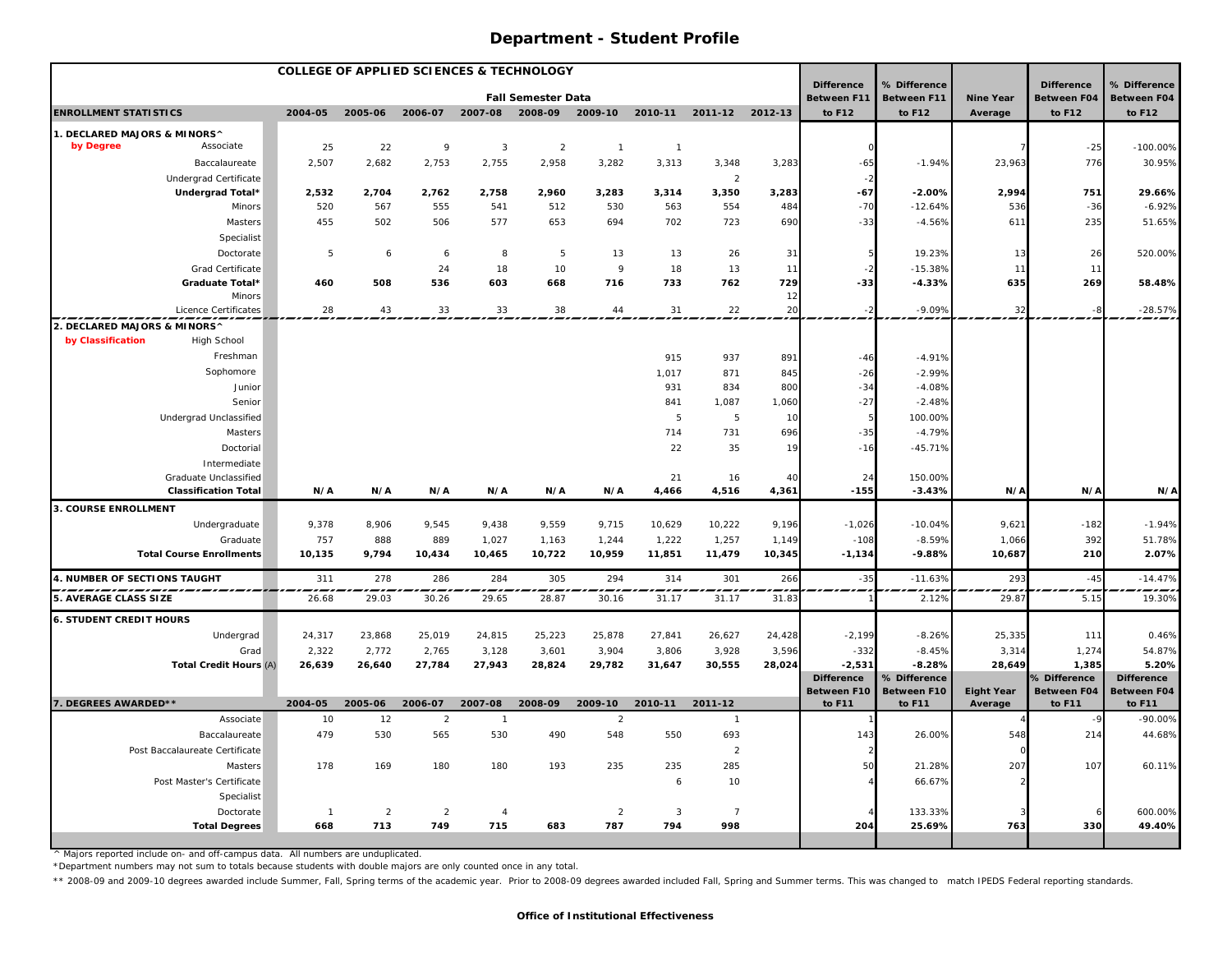| <b>COLLEGE OF ARCHITECTURE &amp; PLANNING</b> |                                                             |         |         |         |         |                           |         |                |                       |       |                                         |                                         |                   |                                         |                                         |
|-----------------------------------------------|-------------------------------------------------------------|---------|---------|---------|---------|---------------------------|---------|----------------|-----------------------|-------|-----------------------------------------|-----------------------------------------|-------------------|-----------------------------------------|-----------------------------------------|
|                                               |                                                             |         |         |         |         | <b>Fall Semester Data</b> |         |                |                       |       | <b>Difference</b><br><b>Between F11</b> | % Difference<br>Between F11             | <b>Nine Year</b>  | <b>Difference</b><br><b>Between F04</b> | % Difference<br><b>Between F04</b>      |
| <b>ENROLLMENT STATISTICS</b>                  |                                                             | 2004-05 | 2005-06 | 2006-07 | 2007-08 | 2008-09                   | 2009-10 | 2010-11        | 2011-12 2012-13       |       | to F12                                  | to F12                                  | Average           | to F12                                  | to F12                                  |
| 1. DECLARED MAJORS & MINORS^                  |                                                             |         |         |         |         |                           |         |                |                       |       |                                         |                                         |                   |                                         | ______                                  |
| by Degree                                     | Associate                                                   |         |         |         |         |                           |         |                |                       |       |                                         |                                         |                   |                                         |                                         |
|                                               | Baccalaureate                                               | 801     | 811     | 740     | 721     | 721                       | 673     | 665            | 675                   | 571   | $-104$                                  | $-15.41%$                               | 709               | $-230$                                  | $-28.71%$                               |
|                                               | Undergrad Certificate                                       |         |         |         |         |                           |         |                |                       |       |                                         |                                         |                   |                                         |                                         |
|                                               | Undergrad Total*                                            | 801     | 811     | 740     | 721     | 721                       | 673     | 665            | 675                   | 571   | $-104$                                  | $-15.41%$                               | 709               | $-230$                                  | $-28.71%$                               |
|                                               | Minors                                                      | 90      | 80      | 47      | 32      | 32                        | 27      | 30             | 48                    | 38    | $-10$                                   | $-20.83%$                               | 47                | $-52$                                   | $-57.78%$                               |
|                                               | Masters                                                     | 79      | 80      | 113     | 136     | 169                       | 198     | 215            | 185                   | 191   |                                         | 3.24%                                   | 152               | 112                                     | 141.77%                                 |
|                                               | Specialist                                                  |         |         |         |         |                           |         |                |                       |       |                                         |                                         |                   |                                         |                                         |
|                                               | Doctorate                                                   |         |         |         |         |                           |         |                |                       |       |                                         |                                         |                   |                                         |                                         |
|                                               | Grad Certificate<br>Graduate Total*                         | 79      | 80      | 113     | 136     | 169                       | 198     | 215            | 185                   | 194   | 9                                       | 4.86%                                   | 152               | 115                                     | 145.57%                                 |
|                                               | Licence Certificates                                        |         |         |         |         |                           |         |                |                       |       |                                         |                                         |                   |                                         |                                         |
| 2. DECLARED MAJORS & MINORS^                  |                                                             |         |         |         |         |                           |         |                |                       | ----  |                                         |                                         |                   |                                         |                                         |
| by Classification                             | High School                                                 |         |         |         |         |                           |         |                |                       |       |                                         |                                         |                   |                                         |                                         |
|                                               | Freshman                                                    |         |         |         |         |                           |         | 201            | 210                   | 154   | $-56$                                   | $-26.67%$                               |                   |                                         |                                         |
|                                               | Sophomore                                                   |         |         |         |         |                           |         | 131            | 146                   | 115   | $-31$                                   | $-21.23%$                               |                   |                                         |                                         |
|                                               | Junior                                                      |         |         |         |         |                           |         | 150            | 126                   | 119   | $-7$                                    | $-5.56%$                                |                   |                                         |                                         |
|                                               | Senior                                                      |         |         |         |         |                           |         | 192            | 211                   | 187   | $-24$                                   | $-11.37%$                               |                   |                                         |                                         |
|                                               | Undergrad Unclassified                                      |         |         |         |         |                           |         | $\overline{4}$ | $\overline{4}$        |       |                                         | 25.00%                                  |                   |                                         |                                         |
|                                               | Masters                                                     |         |         |         |         |                           |         | 215            | 184                   | 188   |                                         | 2.17%                                   |                   |                                         |                                         |
|                                               | Doctorial                                                   |         |         |         |         |                           |         |                |                       |       |                                         |                                         |                   |                                         |                                         |
|                                               | Intermediate                                                |         |         |         |         |                           |         |                |                       |       |                                         |                                         |                   |                                         |                                         |
|                                               | <b>Graduate Unclassified</b><br><b>Classification Total</b> | N/A     | N/A     | N/A     | N/A     | N/A                       | N/A     | 893            | $\overline{1}$<br>882 | 774   | $-108$                                  | $-12.24%$                               | N/A               | N/A                                     | N/A                                     |
|                                               |                                                             |         |         |         |         |                           |         |                |                       |       |                                         |                                         |                   |                                         |                                         |
| <b>3. COURSE ENROLLMENT</b>                   |                                                             |         |         |         |         |                           |         |                |                       |       |                                         |                                         |                   |                                         |                                         |
|                                               | Undergraduate                                               | 2,425   | 2,339   | 2,058   | 2,119   | 1,994                     | 2,099   | 1,995          | 1,960                 | 1,866 | $-94$                                   | $-4.80%$                                | 2,095             | $-559$                                  | $-23.05%$                               |
|                                               | Graduate                                                    | 318     | 341     | 455     | 551     | 653                       | 797     | 684            | 696                   | 618   | $-78$                                   | $-11.21%$                               | 568               | 300                                     | 94.34%                                  |
|                                               | <b>Total Course Enrollments</b>                             | 2,743   | 2,680   | 2,513   | 2,670   | 2,647                     | 2,896   | 2,679          | 2,656                 | 2,484 | $-172$                                  | $-6.48%$                                | 2,663             | $-259$                                  | $-9.44%$                                |
| 4. NUMBER OF SECTIONS TAUGHT                  |                                                             | 105     | 105     | 94      | 98      | 94                        | 96      | 117            | 115                   | 122   |                                         | 0.06                                    | 105.11            | 17                                      | 0.16                                    |
| 5. AVERAGE CLASS SIZE                         |                                                             | 21.02   | 20.30   | 21.37   | 21.71   | 22.24                     | 21.58   | 18.54          | 18.70                 | 18.97 | 0.27                                    | 1.44%                                   | 20.49             | $-2.05$                                 | $-9.75%$                                |
| <b>6. STUDENT CREDIT HOURS</b>                |                                                             |         |         |         |         |                           |         |                |                       |       |                                         |                                         |                   |                                         |                                         |
|                                               | Undergrad                                                   | 7,197   | 6,960   | 6,331   | 6,475   | 6,149                     | 6,493   | 6,185          | 6,015                 | 5,715 | $-300$                                  | $-4.99%$                                | 6,391             | $-1,482$                                | $-20.59%$                               |
|                                               | Grad                                                        | 789     | 808     | 1,266   | 1,517   | 1,895                     | 2,301   | 1,901          | 1,785                 | 1,725 | $-60$                                   | $-3.36%$                                | 1,554             | 936                                     | 118.63%                                 |
|                                               | Total Credit Hours (A)                                      | 7,986   | 7,768   | 7,597   | 7,992   | 8,044                     | 8,794   | 8,086          | 7,800                 | 7,440 | $-360$                                  | $-4.62%$                                | 7,945             | $-546$                                  | $-6.84%$                                |
|                                               |                                                             |         |         |         |         |                           |         |                |                       |       |                                         | $\%$                                    |                   |                                         | %                                       |
|                                               |                                                             |         |         |         |         |                           |         |                |                       |       | <b>Difference</b><br>Between F10        | <b>Difference</b><br><b>Between F10</b> | <b>Eight Year</b> | <b>Difference</b><br><b>Between F04</b> | <b>Difference</b><br><b>Between F04</b> |
| 7. DEGREES AWARDED**                          |                                                             | 2004-05 | 2005-06 | 2006-07 | 2007-08 | 2008-09                   | 2009-10 | 2010-11        | 2011-12               |       | to F11                                  | to F11                                  | Average           | to F11                                  | to F11                                  |
|                                               | Associate                                                   |         |         |         |         |                           |         |                |                       |       |                                         |                                         |                   |                                         |                                         |
|                                               | Baccalaureate                                               | 176     | 232     | 143     | 130     | 127                       | 118     | 118            | 145                   |       | 27                                      | 22.88%                                  | 149               | $-31$                                   | $-17.61%$                               |
|                                               | Post Baccalaureate Certificate                              |         |         |         |         |                           |         |                | $\overline{1}$        |       |                                         |                                         |                   |                                         |                                         |
|                                               | Masters                                                     | 25      | 26      | 42      | 58      | 56                        | 66      | 94             | 88                    |       |                                         | $-6.38%$                                | 57                | 63                                      | 252.00%                                 |
|                                               | Post Master's Certificate                                   |         |         |         |         |                           |         |                |                       |       |                                         |                                         |                   |                                         |                                         |
|                                               | Specialist                                                  |         |         |         |         |                           |         |                |                       |       |                                         |                                         |                   |                                         |                                         |
|                                               | Doctorate                                                   |         |         |         |         |                           |         |                |                       |       |                                         |                                         |                   |                                         |                                         |
|                                               | <b>Total Degrees</b>                                        | 201     | 258     | 185     | 188     | 183                       | 184     | 212            | 234                   |       | 22                                      | 10.38%                                  | 206               | 33                                      | 16.42%                                  |

^ Majors reported include on- and off-campus data. All numbers are unduplicated.

\*Department numbers may not sum to totals because students with double majors are only counted once in any total.

\* 2008-09 and 2009-10 degrees awarded include Summer, Fall, Spring terms of the academic year. Prior to 2008-09 degrees awarded included Fall, Spring and Summer terms. This was changed to match IPEDS Federal reporting stan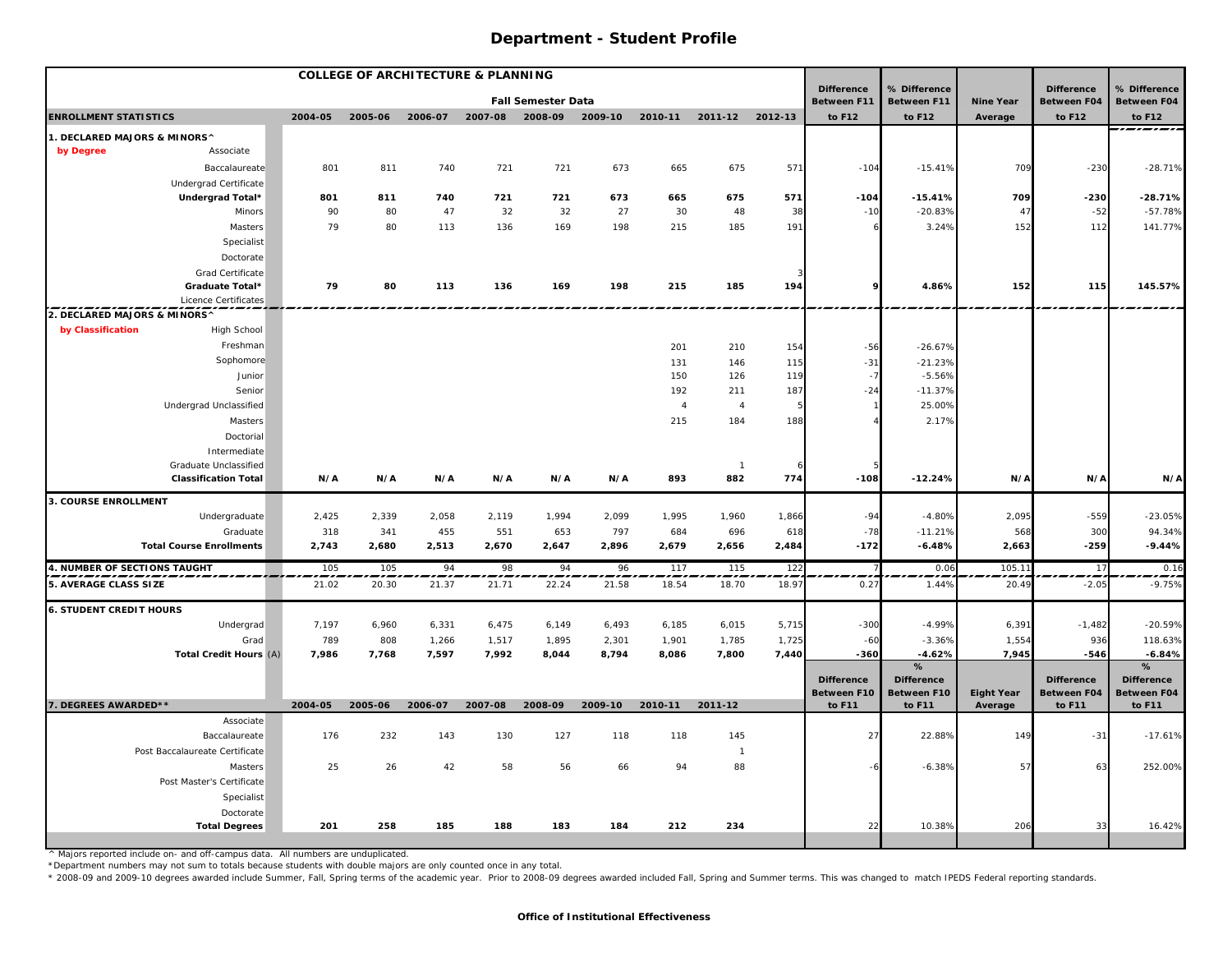|                                     |                                   |              |         | <b>COLLEGE OF BUSINESS</b> |         |                           |         |                |                 |        |                                  |                                    |                  |                                         |                                    |
|-------------------------------------|-----------------------------------|--------------|---------|----------------------------|---------|---------------------------|---------|----------------|-----------------|--------|----------------------------------|------------------------------------|------------------|-----------------------------------------|------------------------------------|
|                                     |                                   |              |         |                            |         | <b>Fall Semester Data</b> |         |                |                 |        | <b>Difference</b><br>Between F11 | % Difference<br><b>Between F11</b> | <b>Nine Year</b> | <b>Difference</b><br><b>Between F04</b> | % Difference<br><b>Between F04</b> |
| <b>ENROLLMENT STATISTICS</b>        |                                   | 2004-05      | 2005-06 | 2006-07                    | 2007-08 | 2008-09                   | 2009-10 | 2010-11        | 2011-12 2012-13 |        | to F12                           | to F12                             | Average          | to F12                                  | to F12                             |
| 1. DECLARED MAJORS & MINORS^        |                                   |              |         |                            |         |                           |         |                |                 |        |                                  |                                    |                  |                                         |                                    |
| by Degree                           | Associate                         | 46           | 30      | 24                         | 24      | 137                       | 232     | 330            | 115             | 36     | $-79$                            | $-68.70%$                          | 108              | $-10$                                   | $-21.74%$                          |
|                                     | Baccalaureate                     | 2,110        | 2,106   | 2,094                      | 2,006   | 2,004                     | 1,965   | 1,928          | 2,023           | 2,238  | 215                              | 10.63%                             | 2053             | 128                                     | 6.07%                              |
|                                     | Undergrad Certificate             |              |         |                            |         |                           |         |                |                 |        |                                  |                                    |                  |                                         |                                    |
|                                     | Undergrad Total*                  | 2,156        | 2,136   | 2,118                      | 2,030   | 2,141                     | 2,197   | 2,258          | 2,138           | 2,274  | 136                              | 6.36%                              | 2161             | 118                                     | 5.47%                              |
|                                     | Minors                            | 723          | 825     | 823                        | 787     | 901                       | 984     | 1,100          | 1,093           | 994    | $-99$                            | $-9.06%$                           | 914              | 271                                     | 37.48%                             |
|                                     | Masters                           | 232          | 220     | 215                        | 187     | 216                       | 234     | 256            | 252             | 262    | 10                               | 3.97%                              | 230              | 30                                      | 12.93%                             |
|                                     | Specialist                        |              |         |                            |         |                           |         |                |                 |        |                                  |                                    |                  |                                         |                                    |
|                                     | Doctorate                         |              |         |                            |         |                           |         |                |                 |        |                                  |                                    |                  |                                         |                                    |
|                                     | Grad Certificate                  |              |         | 44                         | 28      | 28                        | 26      | 37             | 45              | 52     |                                  | 15.56%                             | 29               | 52                                      |                                    |
|                                     | Graduate Total*                   | 232          | 220     | 259                        | 215     | 244                       | 260     | 293            | 297             | 306    |                                  | 3.03%                              | 258              | 74                                      | 31.90%                             |
|                                     | Minors                            |              |         |                            |         |                           |         |                |                 |        |                                  |                                    |                  |                                         |                                    |
|                                     | Licence Certificates              | 12           | 13      | 13                         | 10      | 11                        | 13      | 9              | $\overline{7}$  |        |                                  | $-57.14%$                          | 10               | $-9$                                    | $-75.00%$                          |
| 2. DECLARED MAJORS & MINORS^        |                                   |              |         |                            |         |                           |         |                |                 |        |                                  |                                    |                  |                                         |                                    |
| by Classification                   | High School                       |              |         |                            |         |                           |         |                |                 |        |                                  |                                    |                  |                                         |                                    |
|                                     | Freshman                          |              |         |                            |         |                           |         | 737            | 642             | 642    |                                  | 0.00%                              |                  |                                         |                                    |
|                                     | Sophomore                         |              |         |                            |         |                           |         | 844            | 687             | 670    | $-17$                            | $-2.47%$                           |                  |                                         |                                    |
|                                     | Junior                            |              |         |                            |         |                           |         | 806            | 744             | 729    | $-15$                            | $-2.02%$                           |                  |                                         |                                    |
|                                     | Senior                            |              |         |                            |         |                           |         | 779            | 967             | 952    | $-15$                            | $-1.55%$                           |                  |                                         |                                    |
|                                     | Undergrad Unclassified            |              |         |                            |         |                           |         | 39             | 47              | 40     |                                  | $-14.89%$                          |                  |                                         |                                    |
|                                     | Masters                           |              |         |                            |         |                           |         | 268            | 271             | 269    |                                  | $-0.74%$                           |                  |                                         |                                    |
|                                     | Doctorial                         |              |         |                            |         |                           |         | $\overline{2}$ | $\overline{2}$  |        |                                  | 50.00%                             |                  |                                         |                                    |
|                                     | Intermediate                      |              |         |                            |         |                           |         |                |                 |        |                                  |                                    |                  |                                         |                                    |
|                                     | <b>Graduate Unclassified</b>      |              |         |                            |         |                           |         | 31             | 32              | 40     |                                  | 25.00%                             |                  |                                         |                                    |
|                                     | <b>Classification Total</b>       | N/A          | N/A     | N/A                        | N/A     | N/A                       | N/A     | 3,506          | 3,392           | 3,345  | $-47$                            | $-1.39%$                           | N/A              | N/A                                     | N/A                                |
| 3. COURSE ENROLLMENT                |                                   |              |         |                            |         |                           |         |                |                 |        |                                  |                                    |                  |                                         |                                    |
|                                     | Undergraduate                     | 9,062        | 9,338   | 8,779                      | 8,296   | 8,503                     | 9,190   | 10,563         | 11,097          | 9,247  | $-1,850$                         | $-16.67%$                          | 9,342            | 185                                     | 2.04%                              |
|                                     | Graduate                          | 626          | 572     | 625                        | 494     | 565                       | 614     | 648            | 614             | 594    | $-20$                            | $-3.26%$                           | 595              | $-32$                                   | $-5.11%$                           |
|                                     | <b>Total Course Enrollments</b>   | 9,688        | 9,910   | 9,404                      | 8,790   | 9,068                     | 9,804   | 11,211         | 11,711          | 9,841  | $-1,870$                         | $-15.97%$                          | 9,936            | 153                                     | 1.58%                              |
| <b>4. NUMBER OF SECTIONS TAUGHT</b> |                                   | 247          | 248     | 248                        | 244     | 233                       | 248     | 247            | 254             | 239    | $-15$                            | $-5.91%$                           | 245              |                                         | $-3.24%$                           |
| 5. AVERAGE CLASS SIZE               |                                   | 36.51        | 37.10   | 34.70                      | 32.58   | 33.11                     | 32.93   | 35.85          | 38.91           | 37.92  | $-0.99$                          | $-2.54%$                           | 35.51            | 1.41                                    | 3.86%                              |
| <b>6. STUDENT CREDIT HOURS</b>      |                                   |              |         |                            |         |                           |         |                |                 |        |                                  |                                    |                  |                                         |                                    |
|                                     | Undergrad                         | 27,169       | 27,986  | 26,320                     | 24,892  | 25,522                    | 27,490  | 29,515         | 29,463          | 26,036 | $-3,427$                         | $-11.63%$                          | 27,155           | $-1,133$                                | $-4.17%$                           |
|                                     | Grad                              | 1,878        | 1,716   | 1,875                      | 1,482   | 1,695                     | 1,844   | 1,944          | 1,842           | 1,782  | $-6C$                            | $-3.26%$                           | 1,784            | $-96$                                   | $-5.11%$                           |
|                                     | Total Credit Hours (A)            | 29,047       | 29,702  | 28,195                     | 26,374  | 27,217                    | 29,334  | 31,459         | 31,305          | 27,818 | $-3,487$                         | $-11.14%$                          | 28,939           | $-1,229$                                | $-4.23%$                           |
|                                     |                                   |              |         |                            |         |                           |         |                |                 |        | <b>Difference</b>                | % Difference                       |                  | <b>Difference</b>                       | % Difference                       |
|                                     |                                   |              |         |                            |         |                           |         |                |                 |        | Between F10                      | Between F10                        |                  | Eight Year Between F04                  | <b>Between F04</b>                 |
| 7. DEGREES AWARDED**                |                                   | 2004-05      | 2005-06 | 2006-07                    | 2007-08 | 2008-09                   | 2009-10 | 2010-11        | 2011-12         |        | to F11                           | to F11                             | Average          | to F11                                  | to F11                             |
|                                     | Associate                         | $\mathbf{Q}$ | 14      | 9                          | 5       | 16                        | 71      | 150            | 101             |        | $-49$                            | $-32.67%$                          | 47               | 92                                      | 1022.22%                           |
|                                     | Baccalaureate                     | 443          | 488     | 498                        | 468     | 450                       | 411     | 426            | 437             |        | 11                               | 2.58%                              | 453              | $-6$                                    | $-1.35%$                           |
|                                     | Post Baccalaureate Certificate    |              |         |                            |         |                           | 14      | 13             | 19              |        |                                  | 46.15%                             |                  | 19                                      |                                    |
|                                     | Masters                           | 119          | 105     | 115                        | 86      | 91                        | 110     | 119            | 172             |        | 53                               | 44.54%                             | 115              | 53                                      | 44.54%                             |
|                                     | Post Master's Certificate         |              |         |                            |         |                           |         |                |                 |        |                                  |                                    |                  |                                         |                                    |
|                                     | Specialist                        |              |         |                            |         |                           |         |                |                 |        |                                  |                                    |                  |                                         |                                    |
|                                     | Doctorate<br><b>Total Degrees</b> | 571          | 607     | 622                        | 559     | 557                       | 606     | 708            | 729             |        | 21                               | 2.97%                              | 620              | 158                                     | 27.67%                             |
|                                     |                                   |              |         |                            |         |                           |         |                |                 |        |                                  |                                    |                  |                                         |                                    |

^ Majors reported include on- and off-campus data. All numbers are unduplicated.

\*Department numbers may not sum to totals because students with double majors are only counted once in any total.

\*\* 2008-09 and 2009-10 degrees awarded include Summer, Fall, Spring terms of the academic year. Prior to 2008-09 degrees awarded included Fall, Spring and Summer terms. This was changed to match IPEDS Federal reporting sta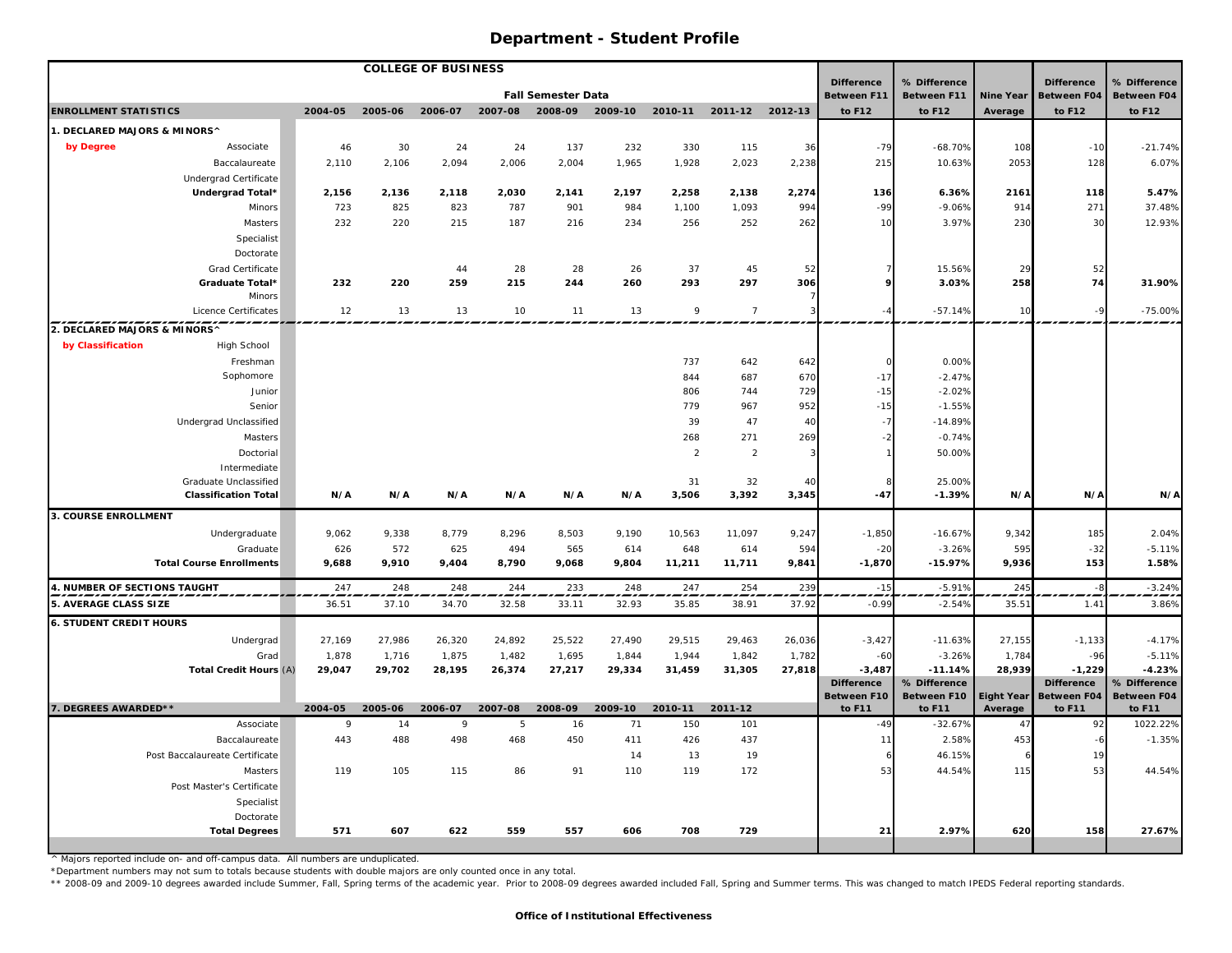| <b>COLLEGE OF COMMUNICATION, INFORMATION, &amp; MEDIA</b> |                                                      |                |                |                |                 |                           |                |                         |                 |             |                                         |                             |                  |                                         |                                    |
|-----------------------------------------------------------|------------------------------------------------------|----------------|----------------|----------------|-----------------|---------------------------|----------------|-------------------------|-----------------|-------------|-----------------------------------------|-----------------------------|------------------|-----------------------------------------|------------------------------------|
|                                                           |                                                      |                |                |                |                 | <b>Fall Semester Data</b> |                |                         |                 |             | <b>Difference</b><br><b>Between F11</b> | % Difference<br>Between F11 | <b>Nine Year</b> | <b>Difference</b><br><b>Between F04</b> | % Difference<br><b>Between F04</b> |
| <b>ENROLLMENT STATISTICS</b>                              |                                                      | 2004-05        | 2005-06        | 2006-07        | 2007-08 2008-09 |                           | 2009-10        | 2010-11                 | 2011-12 2012-13 |             | to F12                                  | to F12                      | Average          | to F12                                  | to F12                             |
| 1. DECLARED MAJORS & MINORS^                              |                                                      |                |                |                |                 |                           |                |                         |                 |             |                                         |                             |                  |                                         |                                    |
| by Degree                                                 | Associate                                            | $\overline{1}$ | $\overline{1}$ | $\overline{1}$ |                 |                           |                |                         |                 |             |                                         |                             |                  |                                         | $-100.00\%$                        |
|                                                           | Baccalaureate                                        | 1,957          | 1,894          | 1,857          | 1,875           | 1,914                     | 1,992          | 2,022                   | 2,148           | 2,291       | 143                                     | 6.66%                       | 1994             | 334                                     | 17.07%                             |
|                                                           | <b>Undergrad Certificate</b>                         |                |                |                |                 |                           |                | $\overline{1}$          | $\overline{2}$  |             |                                         | $-100.00%$                  | $\Omega$         | $\Omega$                                |                                    |
|                                                           | Undergrad Total*                                     | 1,958          | 1,895          | 1,858          | 1,875           | 1,914                     | 1,992          | 2,023                   | 2,150           | 2,291       | 141                                     | 6.56%                       | 1995             | 333                                     | 17.01%                             |
|                                                           | Minors                                               | 531            | 542            | 408            | 339             | 320                       | 337            | 326                     | 283             | 230         | $-53$                                   | $-18.73%$                   | 368              | $-301$                                  | $-56.69%$                          |
|                                                           | Masters                                              | 193            | 189            | 201            | 176             | 167                       | 195            | 210                     | 178             | 184         |                                         | 3.37%                       | 188              | $-9$                                    | $-4.66%$                           |
|                                                           | Specialist                                           |                |                |                |                 |                           |                |                         |                 |             |                                         |                             |                  |                                         |                                    |
|                                                           | Doctorate                                            |                |                |                |                 |                           |                |                         |                 |             |                                         |                             |                  |                                         |                                    |
|                                                           | Grad Certificate                                     |                |                |                |                 |                           | $\overline{3}$ | 6                       | 9               | 14          |                                         | 55.56%                      |                  |                                         |                                    |
|                                                           | Graduate Total*                                      | 193            | 189            | 201            | 176             | 167                       | 198            | 216                     | 187             | 196         |                                         | 4.81%                       | 191              |                                         | 1.55%                              |
|                                                           | <b>Minors</b>                                        |                |                |                |                 |                           |                |                         |                 |             |                                         |                             |                  |                                         |                                    |
|                                                           | Licence Certificates                                 | 6              | 8              | $\overline{7}$ | $\overline{1}$  | $\overline{4}$            | 5              | $\overline{2}$          |                 |             |                                         |                             |                  |                                         | $-100.00\%$                        |
| 2. DECLARED MAJORS & MINORS^                              |                                                      |                |                |                |                 |                           |                |                         |                 |             |                                         |                             |                  |                                         |                                    |
| by Classification                                         | High School                                          |                |                |                |                 |                           |                |                         |                 |             |                                         |                             |                  |                                         |                                    |
|                                                           | Freshman                                             |                |                |                |                 |                           |                | 579                     | 646             | 599         | $-47$                                   | $-7.28%$                    |                  |                                         |                                    |
|                                                           | Sophomore                                            |                |                |                |                 |                           |                | 660                     | 544             | 522         | $-22$                                   | $-4.04%$                    |                  |                                         |                                    |
|                                                           | Junior                                               |                |                |                |                 |                           |                | 598                     | 559             | 501         | $-58$                                   | $-10.38%$                   |                  |                                         |                                    |
|                                                           | Senior                                               |                |                |                |                 |                           |                | 416                     | 606             | 579         | $-27$                                   | $-4.46%$                    |                  |                                         |                                    |
|                                                           | Undergrad Unclassified                               |                |                |                |                 |                           |                | 10                      | $\overline{5}$  | 3           |                                         | $-40.00%$                   |                  |                                         |                                    |
|                                                           | Masters                                              |                |                |                |                 |                           |                | 215                     | 182             | 185         |                                         | 1.65%                       |                  |                                         |                                    |
|                                                           | Doctorial                                            |                |                |                |                 |                           |                | $\overline{2}$          | 5               | 3           |                                         | $-40.00%$                   |                  |                                         |                                    |
|                                                           | Intermediate                                         |                |                |                |                 |                           |                |                         |                 |             |                                         |                             |                  |                                         |                                    |
|                                                           | Graduate Unclassified<br><b>Classification Total</b> | N/A            | N/A            | N/A            | N/A             | N/A                       | N/A            | $\overline{2}$<br>2,482 | 5<br>2,552      | 10<br>2,402 | $-150$                                  | 100.00%<br>$-5.88%$         | N/A              | N/A                                     | N/A                                |
|                                                           |                                                      |                |                |                |                 |                           |                |                         |                 |             |                                         |                             |                  |                                         |                                    |
| 3. COURSE ENROLLMENT                                      |                                                      |                |                |                |                 |                           |                |                         |                 |             |                                         |                             |                  |                                         |                                    |
|                                                           | Undergraduate                                        | 6,235          | 5,923          | 6,007          | 6,101           | 6,136                     | 7,513          | 7,835                   | 7,430           | 6,699       | $-731$                                  | $-9.84%$                    | 6,653            | 464                                     | 7.44%                              |
|                                                           | Graduate                                             | 527            | 495            | 548            | 525             | 495                       | 573            | 623                     | 504             | 486         | $-18$<br>$-749$                         | $-3.57%$<br>$-9.44%$        | 531              | $-41$                                   | $-7.78%$                           |
|                                                           | <b>Total Course Enrollments</b>                      | 6,762          | 6,418          | 6,555          | 6,626           | 6,631                     | 8,086          | 8,458                   | 7,934           | 7,185       |                                         |                             | 7,184            | 423                                     | 6.26%                              |
| 4. NUMBER OF SECTIONS TAUGHT                              |                                                      | 227            | 207            | 208            | 217             | 212                       | 243            | 262                     | 254             | 244         | $-18$                                   | $-3.949$                    | 230<br>--        | 17                                      | 7.49%                              |
| 5. AVERAGE CLASS SIZE                                     |                                                      | 26.52          | 27.00          | 27.63          | 26.99           | 27.92                     | 29.46          | 28.49                   | 27.82           | 27.34       | $-1.15$                                 | $-1.73%$                    | 28               |                                         | 3.09%                              |
| <b>6. STUDENT CREDIT HOURS</b>                            |                                                      |                |                |                |                 |                           |                |                         |                 |             |                                         |                             |                  |                                         |                                    |
|                                                           | Undergrad                                            | 17,463         | 16,920         | 17,163         | 17,096          | 17,357                    | 20,061         | 19,650                  | 18,848          | 17,249      | $-1,599$                                | $-8.48%$                    | 17,979           | $-214$                                  | $-1.23%$                           |
|                                                           | Grad                                                 | 1,540          | 1,444          | 1,594          | 1,495           | 1,505                     | 1,739          | 1,884                   | 1,480           | 1,514       | 34                                      | 2.30%                       | 1,577            | $-26$                                   | $-1.69%$                           |
|                                                           | Total Credit Hours (A)                               | 19,003         | 18,364         | 18,757         | 18,591          | 18,862                    | 21,800         | 21,534                  | 20,328          | 18,763      | $-1,565$                                | $-7.70%$                    | 19,556           | $-240$                                  | $-1.26%$                           |
|                                                           |                                                      |                |                |                |                 |                           |                |                         |                 |             | <b>Difference</b>                       | % Difference                |                  | <b>Difference</b>                       | % Difference                       |
| 7. DEGREES AWARDED**                                      |                                                      | 2004-05        | 2005-06        | 2006-07        | 2007-08         | 2008-09                   | 2009-10        | 2010-11                 | 2011-12         |             | <b>Between F10</b><br>to F11            | Between F10<br>to F11       | Average          | Eight Year Between F04<br>to F11        | <b>Between F04</b><br>to F11       |
|                                                           | Associate                                            |                |                |                |                 |                           |                |                         |                 |             |                                         |                             |                  |                                         |                                    |
|                                                           | Baccalaureate                                        | 381            | 396            | 383            | 375             | 341                       | 335            | 358                     | 335             |             | $-23$                                   | $-6.42%$                    | 363              | $-46$                                   | $-12.07%$                          |
|                                                           | Post Baccalaureate Certificate                       |                |                |                |                 |                           |                |                         | $\overline{1}$  |             |                                         |                             |                  |                                         |                                    |
|                                                           | Masters                                              | 93             | 86             | 105            | 98              | 90                        | 95             | 106                     | 130             |             | 24                                      | 22.64%                      | 100              | 37                                      | 39.78%                             |
|                                                           | Post Master's Certificate                            |                |                |                |                 |                           |                |                         |                 |             |                                         |                             |                  |                                         |                                    |
|                                                           | Specialist                                           |                |                |                |                 |                           |                |                         |                 |             |                                         |                             |                  |                                         |                                    |
|                                                           | Doctorate                                            |                |                |                |                 |                           |                |                         |                 |             |                                         |                             |                  |                                         |                                    |
|                                                           | <b>Total Degrees</b>                                 | 474            | 482            | 488            | 473             | 431                       | 430            | 464                     | 466             |             |                                         | 0.43%                       | 464              | -8                                      | $-1.69%$                           |
|                                                           |                                                      |                |                |                |                 |                           |                |                         |                 |             |                                         |                             |                  |                                         |                                    |

^ Majors reported include on- and off-campus data. All numbers are unduplicated.

\*Department numbers may not sum to totals because students with double majors are only counted once in any total.

\*\* 2008-09 and 2009-10 degrees awarded include Summer, Fall, Spring terms of the academic year. Prior to 2008-09 degrees awarded included Fall, Spring and Summer terms. This was changed to match IPEDS Federal reporting sta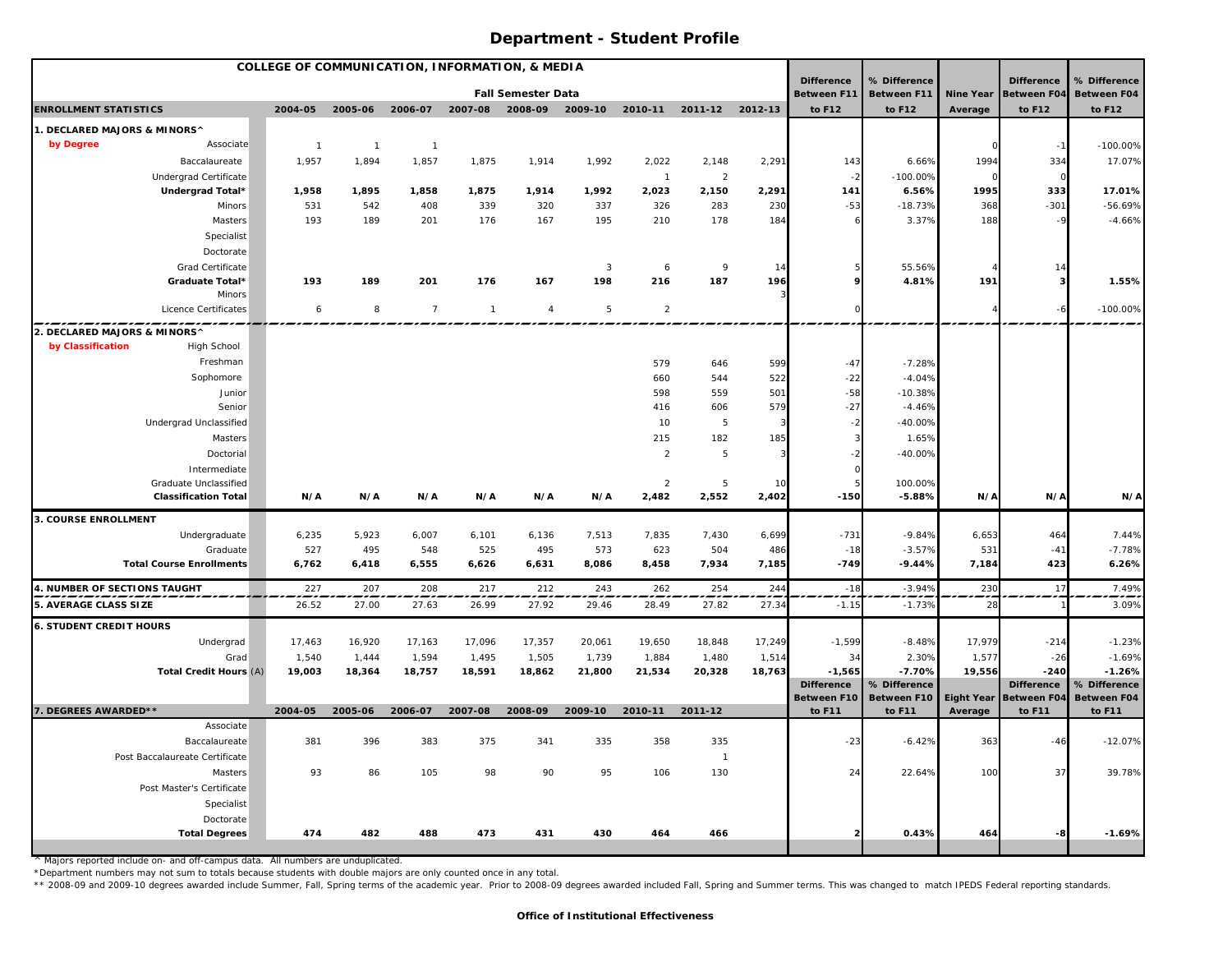| <b>COLLEGE OF FINE ARTS</b>    |                                 |                |                   |                |          |                           |              |                                                       |                |                |                                  |                                    |                   |                                         |                                    |
|--------------------------------|---------------------------------|----------------|-------------------|----------------|----------|---------------------------|--------------|-------------------------------------------------------|----------------|----------------|----------------------------------|------------------------------------|-------------------|-----------------------------------------|------------------------------------|
|                                |                                 |                |                   |                |          | <b>Fall Semester Data</b> |              |                                                       |                |                | <b>Difference</b><br>Between F11 | % Difference<br><b>Between F11</b> | <b>Nine Year</b>  | <b>Difference</b><br><b>Between F04</b> | % Difference<br><b>Between F04</b> |
| <b>ENROLLMENT STATISTICS</b>   |                                 | 2004-05        | 2005-06           | 2006-07        | 2007-08  | 2008-09                   | 2009-10      | 2010-11                                               | 2011-12        | 2012-13        | to F12                           | to F12                             | Average           | to F12                                  | to F12                             |
| 1. DECLARED MAJORS & MINORS^   |                                 |                |                   |                |          |                           |              |                                                       |                |                |                                  |                                    |                   |                                         |                                    |
| by Degree                      | Associate                       |                |                   |                |          |                           |              |                                                       |                |                |                                  |                                    |                   |                                         |                                    |
|                                | Baccalaureate                   | 1,163          | 1,170             | 1,155          | 1,197    | 1,239                     | 1,298        | 1,340                                                 | 1,341          | 1,300          | $-41$                            | $-3.06%$                           | 1,245             | 137                                     | 11.78%                             |
|                                | Undergrad Certificate           |                |                   |                |          |                           |              |                                                       |                |                |                                  |                                    |                   |                                         |                                    |
|                                | Undergrad Total*                | 1,163          | 1,170             | 1,155          | 1,197    | 1,239                     | 1,298        | 1,340                                                 | 1,341          | 1,300          | $-41$                            | $-3.06%$                           | 1,245             | 137                                     | 11.78%                             |
|                                | Minors                          | 353            | 352               | 316            | 270      | 271                       | 290          | 308                                                   | 286            | 227            | $-59$                            | $-20.63%$                          | 297               | $-126$                                  | $-35.69%$                          |
|                                | Masters                         | 79             | 60                | 57             | 60       | 56                        | 61           | 69                                                    | 58             | 59             |                                  | 1.72%                              | 62                | $-20$                                   | $-25.32%$                          |
|                                | Specialist                      |                |                   |                |          |                           |              |                                                       |                |                |                                  |                                    |                   |                                         |                                    |
|                                | Doctorate                       | 23             | 24                | 29             | 39       | 39                        | 38           | 51                                                    | 49             | 49             |                                  | 0.00%                              | 38                | 26                                      | 113.04%                            |
|                                | Grad Certificate                |                |                   | $\mathbf{1}$   | 5        | $\overline{7}$            | 6            | 6                                                     | 5              | 8              |                                  | 60.00%                             |                   |                                         |                                    |
|                                | Graduate Total*                 | 102            | 84                | 87             | 104      | 102                       | 105          | 126                                                   | 112            | 115            |                                  | 2.68%                              | 104               | 13                                      | 12.75%                             |
|                                | Licence Certificates            | 6              | 6                 | $\overline{7}$ | 12       | 5                         | 11           | 14                                                    | 11             |                |                                  | $-0.55$                            | 8.56              |                                         | $-0.17$                            |
| 2. DECLARED MAJORS & MINORS^   |                                 |                |                   |                |          |                           |              |                                                       |                |                |                                  |                                    |                   |                                         |                                    |
| by Classification              | High School                     |                |                   |                |          |                           |              |                                                       |                |                |                                  |                                    |                   |                                         |                                    |
|                                | Freshman                        |                |                   |                |          |                           |              | 448                                                   | 431            | 402            | $-29$                            | $-6.73%$                           |                   |                                         |                                    |
|                                | Sophomore                       |                |                   |                |          |                           |              | 407                                                   | 347            | 330            | $-17$                            | $-4.90%$                           |                   |                                         |                                    |
|                                | Junior                          |                |                   |                |          |                           |              | 376                                                   | 317            | 289            | $-28$                            | $-8.83%$                           |                   |                                         |                                    |
|                                | Senior                          |                |                   |                |          |                           |              | 361                                                   | 475            | 436            | $-39$                            | $-8.21%$                           |                   |                                         |                                    |
|                                | Undergrad Unclassified          |                |                   |                |          |                           |              | $\overline{1}$                                        |                | $\overline{4}$ |                                  |                                    |                   |                                         |                                    |
|                                | Masters                         |                |                   |                |          |                           |              | 76<br>51                                              | 52<br>49       | 57             |                                  | 9.62%                              |                   |                                         |                                    |
|                                | Doctorial<br>Intermediate       |                |                   |                |          |                           |              |                                                       |                | 50             |                                  | 2.04%                              |                   |                                         |                                    |
|                                | Graduate Unclassified           |                |                   |                |          |                           |              | $\mathbf{Q}$                                          | 18             | 11             |                                  | $-38.89%$                          |                   |                                         |                                    |
|                                | <b>Classification Total</b>     | N/A            | N/A               | N/A            | N/A      | N/A                       | N/A          | 1,729                                                 | 1,689          | 1,579          | $-110$                           | $-6.51%$                           | N/A               | N/A                                     | N/A                                |
| 3. COURSE ENROLLMENT           |                                 |                |                   |                |          |                           |              |                                                       |                |                |                                  |                                    |                   |                                         |                                    |
|                                | Undergraduate                   | 7,584          | 8,110             | 8,253          | 8,276    | 8,746                     | 9,108        | 9,204                                                 | 9,535          | 8,548          | $-987$                           | $-10.35%$                          | 8,596             | 964                                     | 12.71%                             |
|                                | Graduate                        | 329            | 287               | 257            | 361      | 343                       | 359          | 357                                                   | 366            | 337            | $-29$                            | $-7.92%$                           | 333               |                                         | 2.43%                              |
|                                | <b>Total Course Enrollments</b> | 7,913          | 8,397             | 8,510          | 8,637    | 9,089                     | 9,467        | 9,561                                                 | 9,901          | 8,885          | $-1016$                          | $-10.26%$                          | 8,929             | 972                                     | 12.28%                             |
| 4. NUMBER OF SECTIONS TAUGHT   |                                 | 222            | 216               | 234            | 240      | 246                       | 245          | 259                                                   | 268            | 277            |                                  | 3.36%                              | 245               | 55                                      | 24.77%                             |
| 5. AVERAGE CLASS SIZE          |                                 | 22.54          | 25.14             | 24.53          | 24.13    | 24.81                     | 25.89        | 25.03                                                 | 24.93          | 25.69          | 0.76                             | 3.05%                              | 24.74             | 3.15                                    | 13.98%                             |
|                                |                                 |                |                   |                |          |                           |              |                                                       |                |                |                                  |                                    |                   |                                         |                                    |
| <b>6. STUDENT CREDIT HOURS</b> |                                 |                |                   |                |          |                           |              |                                                       |                |                |                                  |                                    |                   |                                         |                                    |
|                                | Undergrad                       | 17,445.5       | 18,848.5          | 19,023.5       | 19,087.5 | 19,940.0                  | 20,574.0     | 20,944.0                                              | 21,504.5       | 20,182         | $-1322.5$                        | $-6.15%$                           | 19,727.7          | 2,736.5                                 | 15.69%                             |
|                                | Grad                            | 783.0          | 684.0             | 635.0          | 861.0    | 816.0                     | 823.0        | 876.0                                                 | 933.0          | 833            | $-100.0$<br>$-1422.5$            | $-10.72%$<br>$-6.34%$              | 804.9             | 50.0                                    | 6.39%                              |
|                                | <b>Total Credit Hours (A)</b>   |                | 18,228.5 19,532.5 |                |          |                           |              | 19,658.5 19,948.5 20,756.0 21,397.0 21,820.0 22,437.5 |                | 21,015         | <b>Difference</b>                | % Difference                       | 20,532.6          | 2,786.5<br><b>Difference</b>            | 15.29%<br>% Difference             |
|                                |                                 |                |                   |                |          |                           |              |                                                       |                |                | <b>Between F10</b>               | Between F10                        | <b>Eight Year</b> | <b>Between F04</b>                      | <b>Between F04</b>                 |
| 7. DEGREES AWARDED**           |                                 | 2004-05        | 2005-06           | 2006-07        | 2007-08  | 2008-09                   | 2009-10      | 2010-11                                               | 2011-12        |                | to F11                           | to F11                             | Average           | to F11                                  | to F11                             |
|                                | Associate                       |                |                   |                |          |                           |              |                                                       |                |                |                                  |                                    |                   |                                         |                                    |
|                                | Baccalaureate                   | 184            | 182               | 191            | 183      | 166                       | 182          | 205                                                   | 234            |                | 29                               | 14.15%                             | 191               | 50                                      | 27.17%                             |
|                                | Post Baccalaureate Certificate  |                |                   |                |          |                           | $\mathbf{2}$ |                                                       | $\overline{1}$ |                |                                  |                                    |                   |                                         |                                    |
|                                | Masters                         | 29             | 28                | 23             | 17       | 25                        | 29           | 27                                                    | 40             |                | 13                               | 48.15%                             | 27                | 11                                      | 37.93%                             |
|                                | Post Master's Certificate       |                |                   |                |          |                           |              |                                                       |                |                |                                  |                                    |                   |                                         |                                    |
|                                | Specialist                      |                |                   |                |          |                           |              |                                                       |                |                |                                  |                                    |                   |                                         |                                    |
|                                | Doctorate                       | $\overline{4}$ | 5                 | $\overline{4}$ | 6        | 5                         | 9            | 12                                                    | 15             |                |                                  | 25.00%                             |                   | 11                                      | 275.00%                            |
|                                | <b>Total Degrees</b>            | 217            | 215               | 218            | 206      | 196                       | 222          | 244                                                   | 290            |                | 46                               | 18.85%                             | 226               | 73                                      | 33.64%                             |

^ Majors reported include on- and off-campus data. All numbers are unduplicated. \*Department numbers may not sum to totals because students with double majors are only counted once in any total.

\*\* 2008-09 and 2009-10 degrees awarded include Summer, Fall, Spring terms of the academic year.Prior to 2008-09 degrees awarded included Fall, Spring and Summer terms. This was changed to match IPEDS Federal reporting stan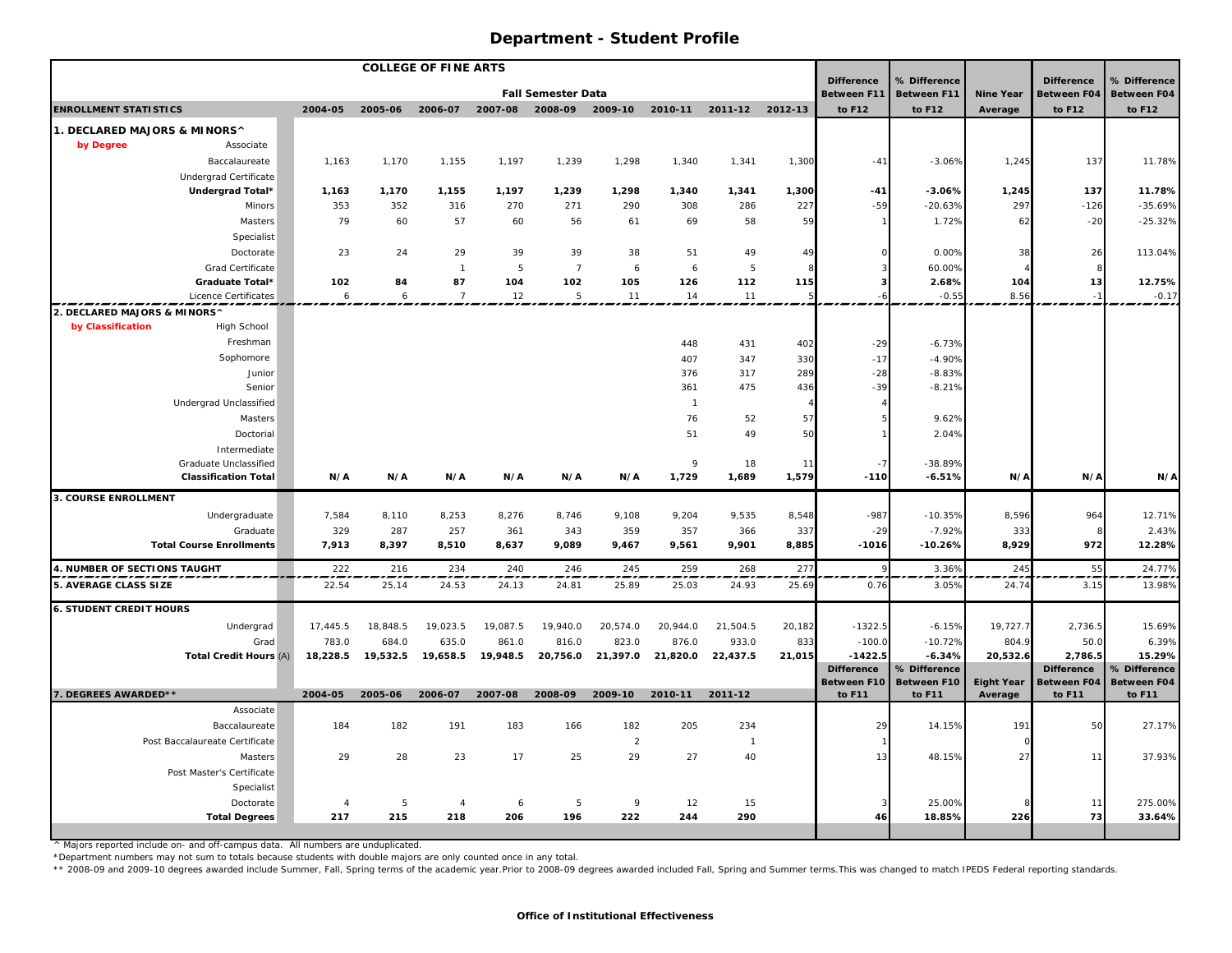| <b>COLLEGE OF SCIENCE &amp; HUMANITITES</b> |                                         |         |         |                |                |                           |                |                |                |                |                                         |                                    |                   |                                         |                              |
|---------------------------------------------|-----------------------------------------|---------|---------|----------------|----------------|---------------------------|----------------|----------------|----------------|----------------|-----------------------------------------|------------------------------------|-------------------|-----------------------------------------|------------------------------|
|                                             |                                         |         |         |                |                | <b>Fall Semester Data</b> |                |                |                |                | <b>Difference</b><br><b>Between F11</b> | % Difference<br><b>Between F11</b> | <b>Nine Year</b>  | <b>Difference</b><br><b>Between F04</b> | % Difference<br>Between F04  |
| <b>ENROLLMENT STATISTICS</b>                |                                         | 2004-05 | 2005-06 | 2006-07        | 2007-08        | 2008-09                   | 2009-10        | 2010-11        | 2011-12        | 2012-13        | to F12                                  | to F12                             | Average           | to F12                                  | to F12                       |
| 1. DECLARED MAJORS & MINORS^                |                                         |         |         |                |                |                           |                |                |                |                |                                         |                                    |                   |                                         |                              |
| by Degree                                   | Associate                               | 287     | 249     | 229            | 174            | 148                       | 159            | 151            | 137            | 131            | -6                                      | $-4.38%$                           | 185               | $-156$                                  | $-54.36%$                    |
|                                             | Baccalaureate                           | 4,575   | 4,652   | 4,473          | 4,310          | 4,363                     | 4,749          | 5,061          | 5,339          | 5,519          | 180                                     | 3.37%                              | 4782              | 944                                     | 20.63%                       |
|                                             | <b>Undergrad Certificate</b>            |         |         | $\overline{1}$ | $\overline{3}$ | 3                         | $\overline{4}$ | $\overline{2}$ | 17             |                | $-9$                                    | $-52.94%$                          |                   |                                         |                              |
|                                             | Undergrad Total*                        | 4,862   | 4,901   | 4,703          | 4,487          | 4,514                     | 4,912          | 5,214          | 5,493          | 5,649          | 156                                     | 2.84%                              | 4971              | 787                                     | 16.19%                       |
|                                             | Minors                                  | 2,427   | 2,572   | 2,386          | 2,235          | 2,295                     | 2,471          | 2,577          | 2,536          | 2,456          | $-80$                                   | $-3.15%$                           | 2439              | 29                                      | 1.19%                        |
|                                             | Masters                                 | 473     | 479     | 473            | 501            | 473                       | 525            | 578            | 570            | 545            | $-25$                                   | $-4.39%$                           | 513               | 72                                      | 15.22%                       |
|                                             | Specialist                              |         |         |                |                |                           |                |                |                |                |                                         |                                    |                   |                                         |                              |
|                                             | Doctorate                               | 76      | 67      | 57             | 75             | 81                        | 82             | 106            | 93             | 94             |                                         | 1.08%                              | 81                | 18                                      | 23.68%                       |
|                                             | Grad Certificate                        |         |         | $\overline{4}$ | 13             | 13                        | 6              | 8              | 16             | 24             |                                         | 50.00%                             |                   | 24                                      |                              |
|                                             | Graduate Total*                         | 549     | 546     | 534            | 589            | 567                       | 613            | 692            | 679            | 650            | $-29$                                   | $-4.27%$                           | 602               | 101                                     | 18.40%                       |
|                                             | Minors<br>License Certificates          | 52      | 47      | 69             | 50             | 50                        | 77             | 84             | 68             | 21<br>35       | $-33$                                   | $-48.53%$                          | 59                | $-17$                                   | $-32.69%$                    |
|                                             |                                         |         |         |                |                |                           |                |                |                |                |                                         |                                    |                   |                                         |                              |
| 2. DECLARED MAJORS & MINORS^                |                                         |         |         |                |                |                           |                |                |                |                |                                         |                                    |                   |                                         |                              |
| by Classification                           | High School                             |         |         |                |                |                           |                |                |                |                |                                         |                                    |                   |                                         |                              |
|                                             | Freshman                                |         |         |                |                |                           |                | 1,530          | 1,505          | 1,464          | $-41$                                   | $-2.72%$                           |                   |                                         |                              |
|                                             | Sophomore                               |         |         |                |                |                           |                | 1,791          | 1,561          | 1,441          | $-120$                                  | $-7.69%$                           |                   |                                         |                              |
|                                             | Junior                                  |         |         |                |                |                           |                | 1,638<br>1,550 | 1,559<br>1,975 | 1,493<br>1,888 | $-66$<br>$-87$                          | $-4.23%$<br>$-4.41%$               |                   |                                         |                              |
|                                             | Senior<br><b>Undergrad Unclassified</b> |         |         |                |                |                           |                | 119            | 96             | 92             | $-4$                                    | $-4.17%$                           |                   |                                         |                              |
|                                             | Masters                                 |         |         |                |                |                           |                | 621            | 614            | 553            | $-61$                                   | $-9.93%$                           |                   |                                         |                              |
|                                             | Doctorial                               |         |         |                |                |                           |                | 112            | 101            | 107            |                                         | 5.94%                              |                   |                                         |                              |
|                                             | Intermediate                            |         |         |                |                |                           |                |                |                |                |                                         |                                    |                   |                                         |                              |
|                                             | Graduate Unclassified                   |         |         |                |                |                           |                | 29             | 16             | 25             |                                         | 56.25%                             |                   |                                         |                              |
|                                             | <b>Classification Total</b>             | N/A     | N/A     | N/A            | N/A            | N/A                       | N/A            | 7,390          | 7,427          | 7,064          | $-363$                                  | $-4.89%$                           | N/A               | N/A                                     | N/A                          |
| <b>3. COURSE ENROLLMENT</b>                 |                                         |         |         |                |                |                           |                |                |                |                |                                         |                                    |                   |                                         |                              |
|                                             | Undergraduate                           | 47,048  | 46,090  | 45,592         | 43,828         | 44,161                    | 45,474         | 47,118         | 45,142         | 35,644         | $-9,498$                                | $-21.04%$                          | 44,455            | $-11,404$                               | $-24.24%$                    |
|                                             | Graduate                                | 1,738   | 1,785   | 1,770          | 1,890          | 1,856                     | 1,936          | 2,060          | 1,934          | 1,537          | $-397$                                  | $-20.53%$                          | 1,834             | $-201$                                  | $-11.57%$                    |
|                                             | <b>Total Course Enrollments</b>         | 48,786  | 47,875  | 47,362         | 45,718         | 46,017                    | 47,410         | 49,178         | 47,076         | 37,181         | $-9,895$                                | $-21.02%$                          | 46,289            | $-11,605$                               | $-23.79%$                    |
| 4. NUMBER OF SECTIONS TAUGHT                |                                         | 1,100   | 1,074   | 1,107          | 1,080          | 1,057                     | 1,033          | 1,043          | 1,032          | 989            | $-43$                                   | $-4.17%$                           | 1,057             | $-11'$                                  | $-10.09%$                    |
| 5. AVERAGE CLASS SIZE                       |                                         | 36.66   | 36.55   | 35.03          | 34.83          | 35.76                     | 37.07          | 37.94          | 35.61          | 33.95          |                                         | $-4.66%$                           | 35.93             | $-2.7$                                  | $-7.39%$                     |
| <b>6. STUDENT CREDIT HOURS</b>              |                                         |         |         |                |                |                           |                |                |                |                |                                         |                                    |                   |                                         |                              |
|                                             | Undergrad                               | 139,094 | 137,089 | 134,924        | 130,494        | 131,593                   | 136,404        | 141,090        | 132,312        | 108,458.5      | $-23,853$                               | $-18.03%$                          | 132,384           | $-30,636$                               | $-22.03%$                    |
|                                             | Grad                                    | 5,008   | 5,107   | 4,957          | 5,311          | 5,318                     | 5,546          | 5,767          | 5,639          | 4,580          | $-1,059$                                | $-18.78%$                          | 5,248             | $-428$                                  | $-8.55%$                     |
|                                             | Total Credit Hours (A)                  | 144,102 | 142,196 | 139,881        | 135,805        | 136,911                   | 141,950        | 146,857        | 137,951        | 113,039        | $-24,912$                               | $-18.06%$                          | 137,632           | $-31.063$                               | $-21.56%$                    |
|                                             |                                         |         |         |                |                |                           |                |                |                |                | <b>Difference</b>                       | % Difference                       |                   | <b>Difference</b>                       | % Difference                 |
| 7. DEGREES AWARDED**                        |                                         | 2004-05 | 2005-06 | 2006-07        | 2007-08        | 2008-09                   | 2009-10        | 2010-11        | 2011-12        |                | Between F10                             | Between F10                        | <b>Eight Year</b> | <b>Between F04</b><br>to F11            | <b>Between F04</b><br>to F11 |
|                                             | Associate                               | 41      | 43      | 42             | 41             | 36                        | 26             | 25             | 42             |                | to F11<br>17                            | to F11<br>68.00%                   | Average<br>37     |                                         | 2.44%                        |
|                                             | Baccalaureate                           | 965     | 1,106   | 1,052          | 982            | 892                       | 884            | 886            | 1,319          |                | 433                                     | 48.87%                             | 1011              | 354                                     | 36.68%                       |
|                                             | Post Baccalaureate Certificate          |         |         |                |                |                           | 6              | 8              | $\overline{3}$ |                | $-5$                                    | $-62.50%$                          |                   |                                         |                              |
|                                             | Masters                                 | 189     | 212     | 184            | 190            | 193                       | 229            | 204            | 354            |                | 150                                     | 73.53%                             | 219               | 165                                     | 87.30%                       |
|                                             | Post Master's Certificate               |         |         |                |                |                           |                |                |                |                |                                         |                                    |                   |                                         |                              |
|                                             | Specialist                              |         |         |                |                |                           |                |                |                |                |                                         |                                    |                   |                                         |                              |
|                                             | Doctorate                               | 29      | 16      | 12             | 13             | 13                        | 11             | 14             | 17             |                |                                         | 21.43%                             | 16                | $-12$                                   | $-41.38%$                    |
|                                             | <b>Total Degrees</b>                    | 1,224   | 1,377   | 1,290          | 1,226          | 1,134                     | 1,156          | 1,137          | 1,735          |                | 598                                     | 52.59%                             | 1285              | 511                                     | 41.75%                       |
|                                             |                                         |         |         |                |                |                           |                |                |                |                |                                         |                                    |                   |                                         |                              |

^ Majors reported include on- and off-campus data. All numbers are unduplicated.

\*Department numbers may not sum to totals because students with double majors are only counted once in any total.<br>\*\* 2008-09 and 2009-10 degrees awarded include Summer, Fall, Spring terms of the academic year. Prior to 20